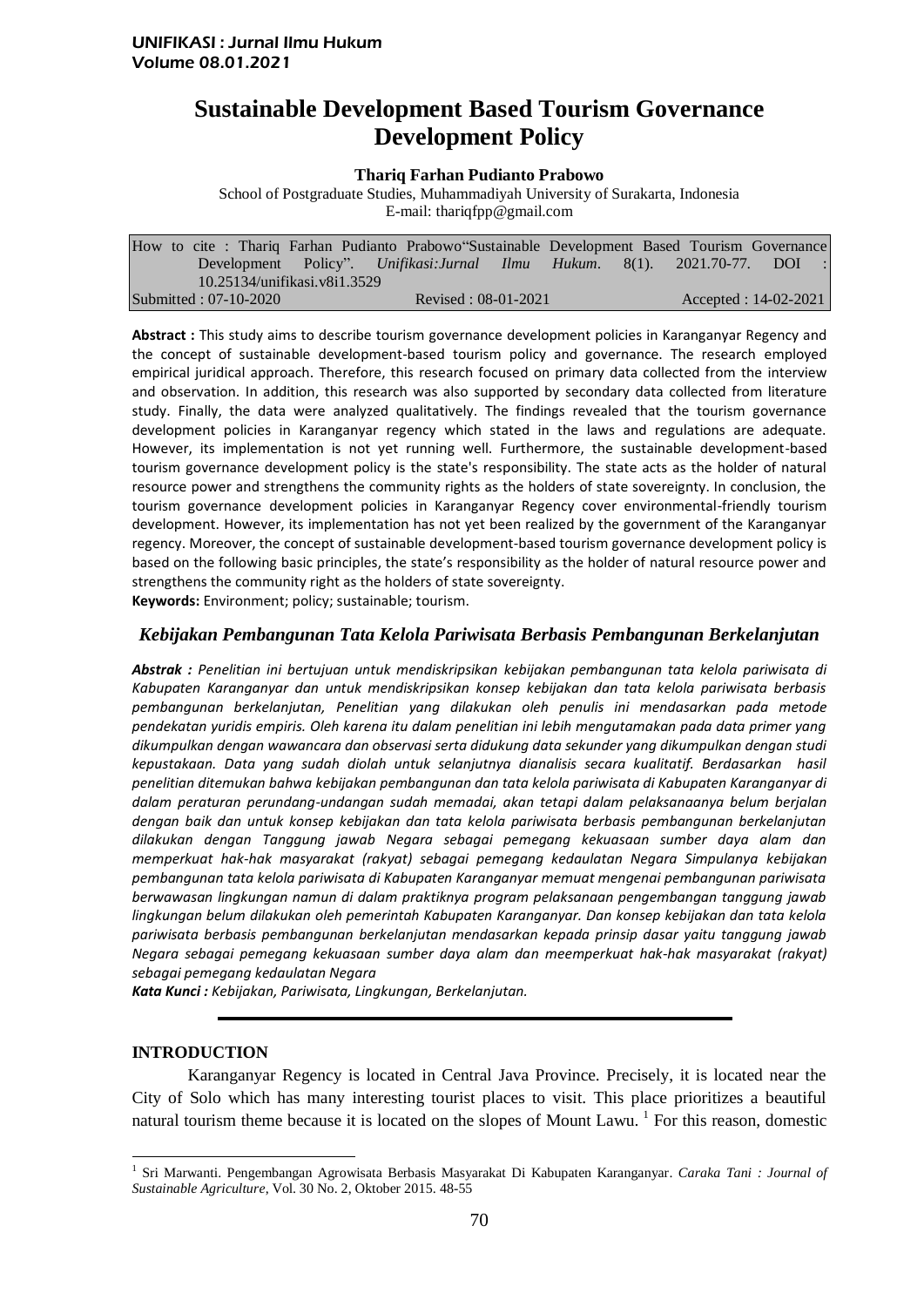and foreign tourists have a high interest to visit various tourist places in this area Tourism is a trip from one place to another, is temporary in nature and carried out individually or in groups as an effort to find balance or harmony and happiness with the environment in the social, cultural, natural, and scientific dimensions. <sup>2</sup>

Tourism is one of the sectors that is significant in Indonesia. The tourism sector has been established to make a huge contribution as the second largest contributor to foreign exchange after oil and natural gas.<sup>3</sup> Apart from driving the economy, tourism is an attractive place to reduce unemployment.<sup>4</sup> Tourism has been proven to encourage economic growth through investment opportunities, job opportunities, and entrepreneurial opportunities. At last, tourism is also ultimately improving people's welfare. The development of tourism in Karanganyar regency which presents natural beauty continues to increase. The tourism amenities continue to be built. The tourist attraction at the tourist spot is also equipped with various attractions. This method has an impact in increasing the attractiveness of a tourist object and the number of tourists. The policy is a series of actions proposed by a person, group of people, or government in a certain environment by showing the effort and opportunity on the implementation of the proposed policy to achieve certain goals.  $5$  The environmental tourism development policy in Karanganyar regency has been regulated in several laws and regulations as follows: Law number 10 of 2009 concerning tourism; and Regional regulation of Karanganyar Regency number 6 of 2016 concerning the tourism development master plan of Karanganyar regency for 2016-2026.

Globally, tourism is seen as a sector that continues to increase its contribution to state revenue. As tourism continues to develop, there has been a change in the environmental component as a buffer. Tourism development has two types of impacts.<sup>6</sup> These impacts can be in the form of positive or negative impacts. Positive impacts cover the conservation of natural, historical, and archaeological areas. In addition, this also impacts the distinctive formations such as improving environmental quality, infrastructure, and increasing environmental awareness. Meanwhile, the negative impacts cover water pollution, air pollution, noise pollution, landscape pollution, waste management problems, ecological degradation, environmental disasters, land-use problems, and damage to historical and archaeological sites. As tourism develops in Indonesia, more intentional and unintentional natural damages arise. This is similar to what happened in Ngargoyoso District, Karanganyar, Central Java. Dozens of residents held a protest in the Kemuning tea plantation area. This action which is on behalf of the Community Care for the Environment rejects nature exploitation in the area. The action was taken to strongly protest a project development of building a sky bridge. This is because the work on the parking area and other tourist areas was damaged and causes landslides on the roads between villages.<sup>7</sup>

The residents reject the construction of tourist attraction facilities around the Kemuning area because it is detrimental to them. The policy on the construction of supporting facilities has clearly sided the investors, not residents. The policies carried out by the Village and Sub-District Governments that build various facilities in the Kemuning area are only an effort to maximize

 $\overline{a}$ 

<sup>&</sup>lt;sup>2</sup> James J. Spillane, 1991, Ekonomi Pariwisata Sejarah dan Prospeknya. Yogyakarta: Kanisius. Pg 20.

<sup>3</sup> Edwin Hastawi Atmaja, 2017, Manajemen Operasional Paket Wisata City Tour Surakarta di PT. Kirana Surya Gemilang Yogyakarta, Jurnal Pariwisata Terapan, Vol 1, No 2, 2017.

<sup>4</sup> Takariadinda Diana Ethika, 2016, Pengembangan Pariwisata Berbasis Budaya Berdasarkan Pada Undang-Undang No. 10 Tahun 2009 Di Kabupaten Sleman, Jurnal Kajian Hukum, Vol. 1, No. 2 (2016).

<sup>5</sup> Sri Suwitri, 2008, *Konsep Dasar Kebijakan Publik*. Semarang: Universitas Diponegoro. Pg. 17. Accessed on June 22, 2018.

<sup>6</sup> Renna Lestoyo, 2015, *Dampak Negatif Perkembangan Pariwisata Terhadap Ligkungan Fisik Pesisir. Studi Kasus: Pantai Pangandaran*. Vol. 9. Accessed on April 27, 2018.

<sup>7</sup> [https://www.cendananews.com/2018/02/puluhan-warga-kaanganyar-protes-pembangunan-fasilitas-objek-wisata](https://www.cendananews.com/2018/02/puluhan-warga-kaanganyar-protes-pembangunan-fasilitas-objek-wisata-kemuning.html)[kemuning.html#.](https://www.cendananews.com/2018/02/puluhan-warga-kaanganyar-protes-pembangunan-fasilitas-objek-wisata-kemuning.html) accessed on Thursday, 26 April 26, 2020.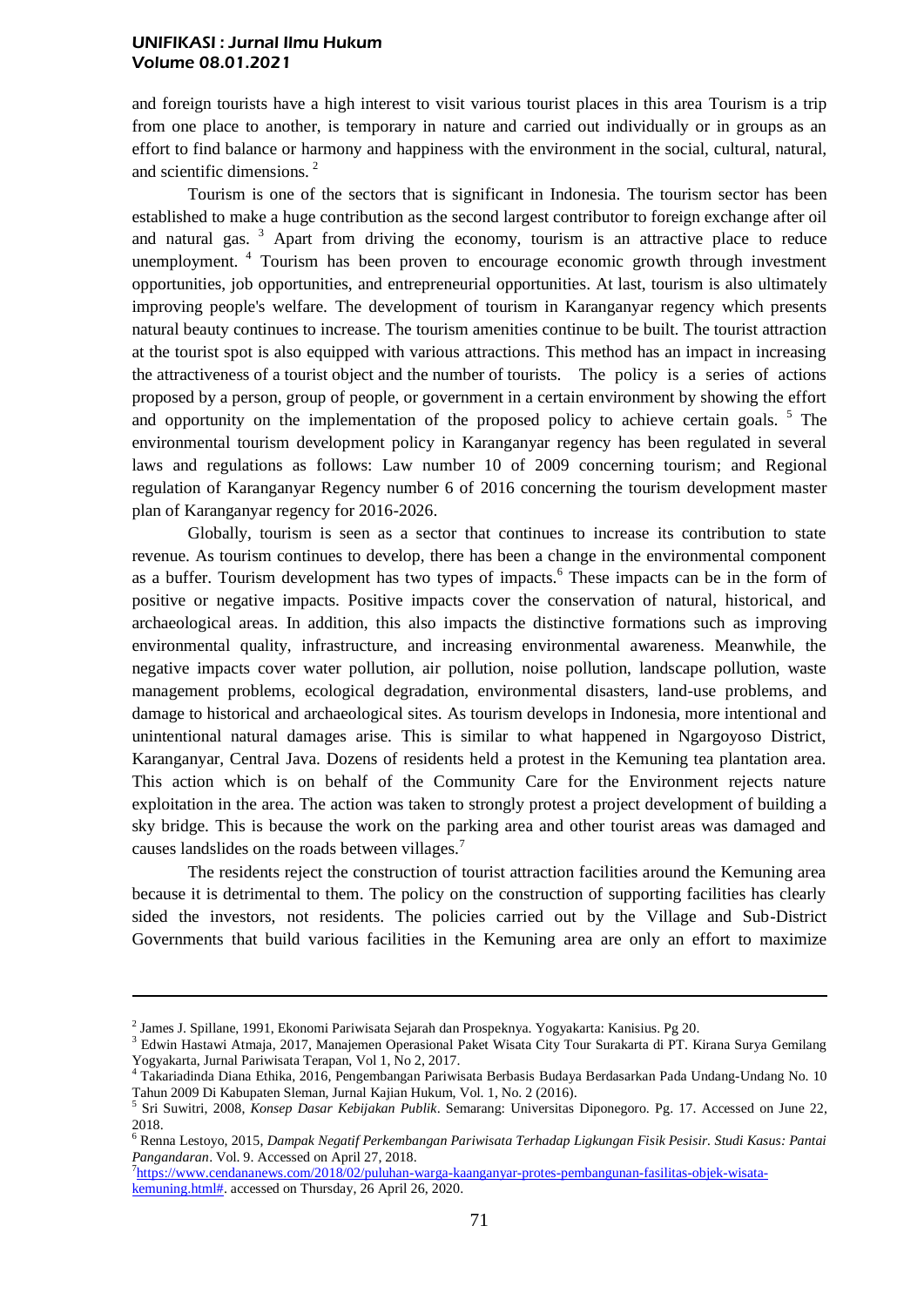tourism potential. They build various facilities which are considered as natural exploitation acts that result in the damage of the environment around Kemuning.

The importance of this research is to show to the public that every policy issued by the government is aimed at people's prosperity. Even though, these policies are actually detrimental to society in reality. Accordingly, this research is important to be conducted to provide criticism and suggestions for the government that the development in the tourism sector which mostly exploits the natural environment will damage the environment on this earth. Referring to the aforementioned problem, this research formulated the following research questions: (1) How is the policy in tourism governance development in the Karanganyar regency? (2) What is the concept of sustainable development-based tourism governance policies? The purpose of this research is to describe the tourism governance development policies in Karanganyar Regency and the concept of sustainable development-based tourism governance policies.

## **RESEARCH METHODS**

This research employed an empirical juridical approach. <sup>8</sup> The research setting was conducted in the Karanganyar Regency. The data used in this research was primary data obtained from observations<sup>9</sup> and interviews with several residents who are around the research site, tourists who are in tourist objects, local government, the Department of Youth and Sports Tourism in Karanganyar Regency. This research also involved secondary data obtained from the literature studies. The data analysis method used was descriptive qualitative, which covers the analysis of qualitative data expressed by respondents in written or oral language including real behavior. Furthermore, this research also analyzed and studied other secondary data as something intact. <sup>10</sup>

## **RESULTS AND DISCUSSION**

## **1. Tourism Governance Development Policy in Karanganyar Regency**

Daerah Kabupaten Karanganyar merupakan salah satu daerah yang memiliki potensi Karanganyar Regency is one of the areas that have very broad and diverse tourism potential. It is one of the areas that have various types of potential natural resources to be developed as a tourist attraction.<sup>11</sup> Tourist attraction refers to anything that is attractive, unique, has a high value, and becomes a tourist destination.<sup>12</sup> The attractions in Karanganyar Regency tourism include waterfalls, tea gardens, mountains, and other tourist attractions scattered in the Karanganyar Regency area.

The total WPP and tourism place in Karanganyar regency are numerous. Thus, the management of this thing needs good and correct governance so that it has a good impact on tourism development, improve the regional economy, and has no adverse impact on the surrounding environment in Karanganyar Regency. The policy implementation in the Karanganyar Regency relates to the regulation on the development of tourism in the Kemuning tea plantation and other tourism palace in Karanganyar is regulated in the Regional Regulation of Karanganyar Regency Number 6 of 2016 concerning the 2016-2026 Karanganyar Regency Tourism Development Master Plan which was formed based on Law Number 10 2009 concerning Tourism.

 8 Soerjono Soekanto dan Sri Manudji, 1985, *Penelitian Hukum Normatif Suatu Tinjauan Singkat*, Rajawali Press, Jakarta , Pg. 53

<sup>9</sup> Shidarta, 2013*, Hukum Penalaran dan Penalaran Hukum*, Yogyakarta: Genta Publishing, Pg..105.

<sup>10</sup>Mukti Fajar dan Yulianto Achmad, 2015, *Dualisme* Penelitian *hukum Normatif Empiris,* Yogyakarta: Pustaka Pelajar, Pg. 192.

<sup>&</sup>lt;sup>11</sup> Hellen Angga Devy dan R.. Soemanto, 2017. Pengembangan Obyek dan Daya Tarik Wisata Alam Sebagai Daerah Tujuan Wisata Di Kabupaten Karanganyar, Jurnal Sosiologi Dilema, Vol. 32, No. 1. (tahun 2017).

<sup>12</sup> Hery Hermawan, 2017, *Pengaruh Daya Tarik Wisata, Keselamatan, dan Sarana Wisata Terhadap Kepuasan Serta Dampaknya Terhadap Loyalitas Wisatawan (studi Community Based Touism Di Gunung Api Purba Nglangeran)*. Yogyakarta: Tesis Studi Megister Manajemen Universitas Sarjanawiyata Tamansiswa. Accessed on June 7, 2018.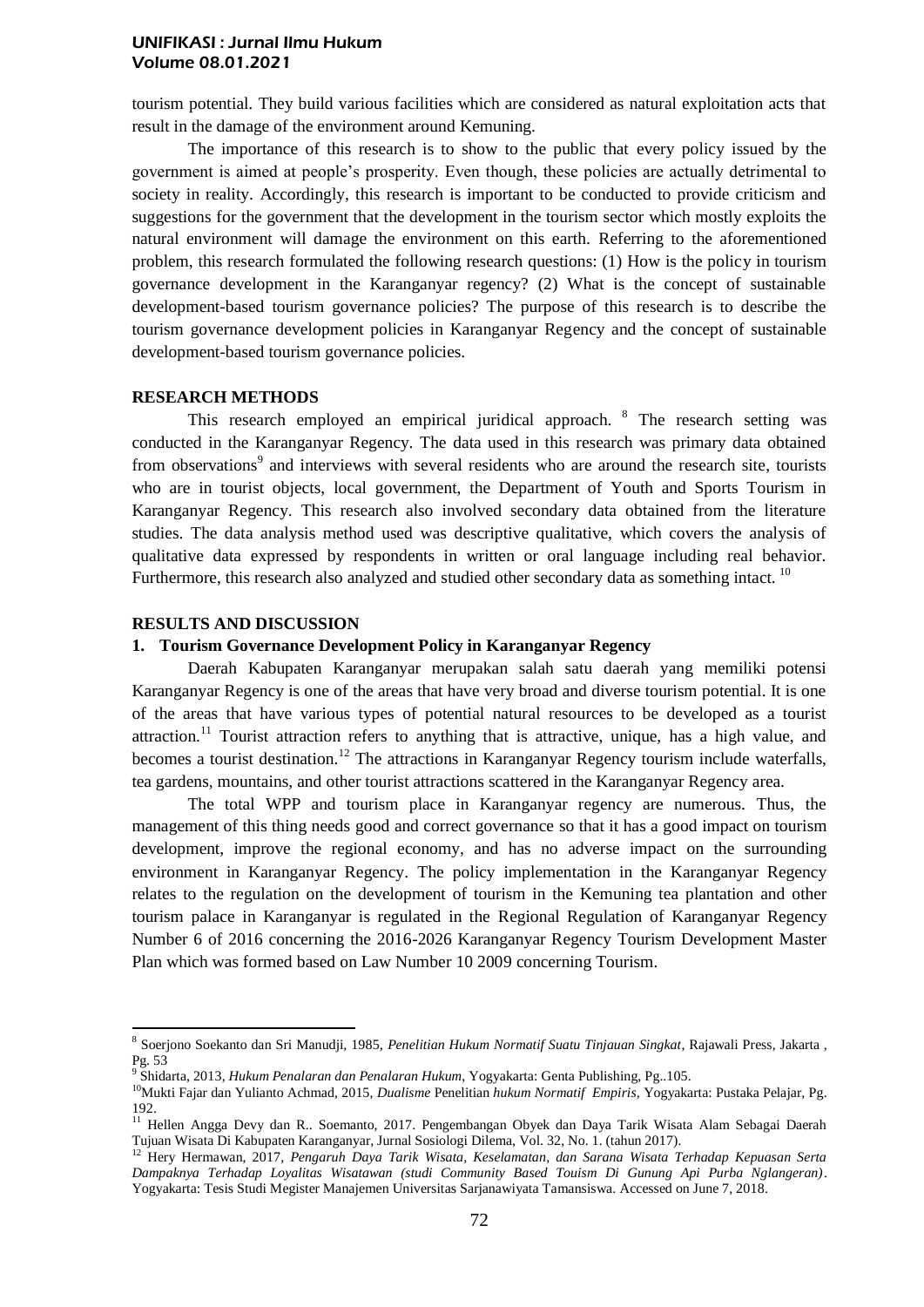The scope of the Regional Regulation in Karanganyar Regency, Number 6 of 2016 concerning the 2016-2026 Karanganyar Regency Tourism Development Master Plan based on article 2, is the development of tourism in the Regions is carried out based on the RIPP which is organized in an integrated manner by the Regional Government, the community, and the business world. In accordance with its authority, the RIPP contains matters related to environmental development policies. Each sub-chapter in the discussion does not necessarily provide policy protection for the environment. Accordingly, the authors' findings can be summarized as follows:

| Table 1                                                                |
|------------------------------------------------------------------------|
| Environmental-friendly content in tourism development                  |
| Regional regulation in Karanganyar regency number 6 of 2016 concerning |
| Karanganyar Regency Tourism Development Master Plan year               |
| 2016-2026                                                              |

| 2010 2020 |                               |                                          |  |  |  |  |  |  |  |
|-----------|-------------------------------|------------------------------------------|--|--|--|--|--|--|--|
| NO.       | <b>CATEGORY</b>               | <b>CONTENT</b><br>ENVIRONMENTAL-FRIENDLY |  |  |  |  |  |  |  |
|           |                               | IN TOURISM DEVELOPMENT                   |  |  |  |  |  |  |  |
|           | Vision                        | Available                                |  |  |  |  |  |  |  |
|           | Mission                       | Non-available                            |  |  |  |  |  |  |  |
|           | Goals                         | Non-available                            |  |  |  |  |  |  |  |
|           | Objective                     | non-available                            |  |  |  |  |  |  |  |
| 5         | Tourism development direction | Available                                |  |  |  |  |  |  |  |
| 6         | Tourism development strategy  | Available                                |  |  |  |  |  |  |  |
|           |                               |                                          |  |  |  |  |  |  |  |

Referring to the aforementioned tourism development strategy, there are several provisions that discuss environmental-friendly content in tourism development such as tourism destination development, tourism marketing, and tourism development, and tourism institutional development. Tourism development has the responsibility for the environment. In addition, it also covers tourism sustainability in Karanganyar Regency. This is important to the continuity and sustainability of existing tourism to the next generations. Referring to the policy implementation of Regional Regulation in Karanganyar Regency Number 6 of 2016, the 2016-2026 Karanganyar Regency Tourism Development Master Plan, there are several regulations on environmental-friendly content in tourism development in which it has not been implemented or has not been implemented at all in practice. If the implementation of the environmental responsibility development program has not been implemented by the Karanganyar Regency government from the four-year program, from 2016 to 2020, means the implementation of environmental responsibility is not yet existed. Thus, it is necessary to implement this program as this program has not been conducted properly and effectively. This can be seen from the management of several tourist destinations in Karanganyar Regency that brings a bad impact on the environment, for example, in the Kemuning tea plantation, Tawangmangu, and other tourism places. The further description explains in the following:

# **1. Kemuning tea plantation,**

The parking area in the Kemuning tea plantation was formerly a tea garden. The construction in the parking area is an effort to build tourism facilities. Thus, the tourist who visits the area can park their vehicles comfortably. This development has a positive impact on the tourism and economic sectors surrounding the community. However, this also has a negative impact on the environment and nature due to the damage to the ecosystems. In addition, the Kemuning tea plantation is one of the tourism places located in Karanganyar Regency. Here, there is also a bamboo house which is located in the middle of a tea garden. From the middle of the river, there is a bridge whose pillars are located right in the middle of the river. The pillars block the flow of water in the river in which heavy rains occur, cause flooding.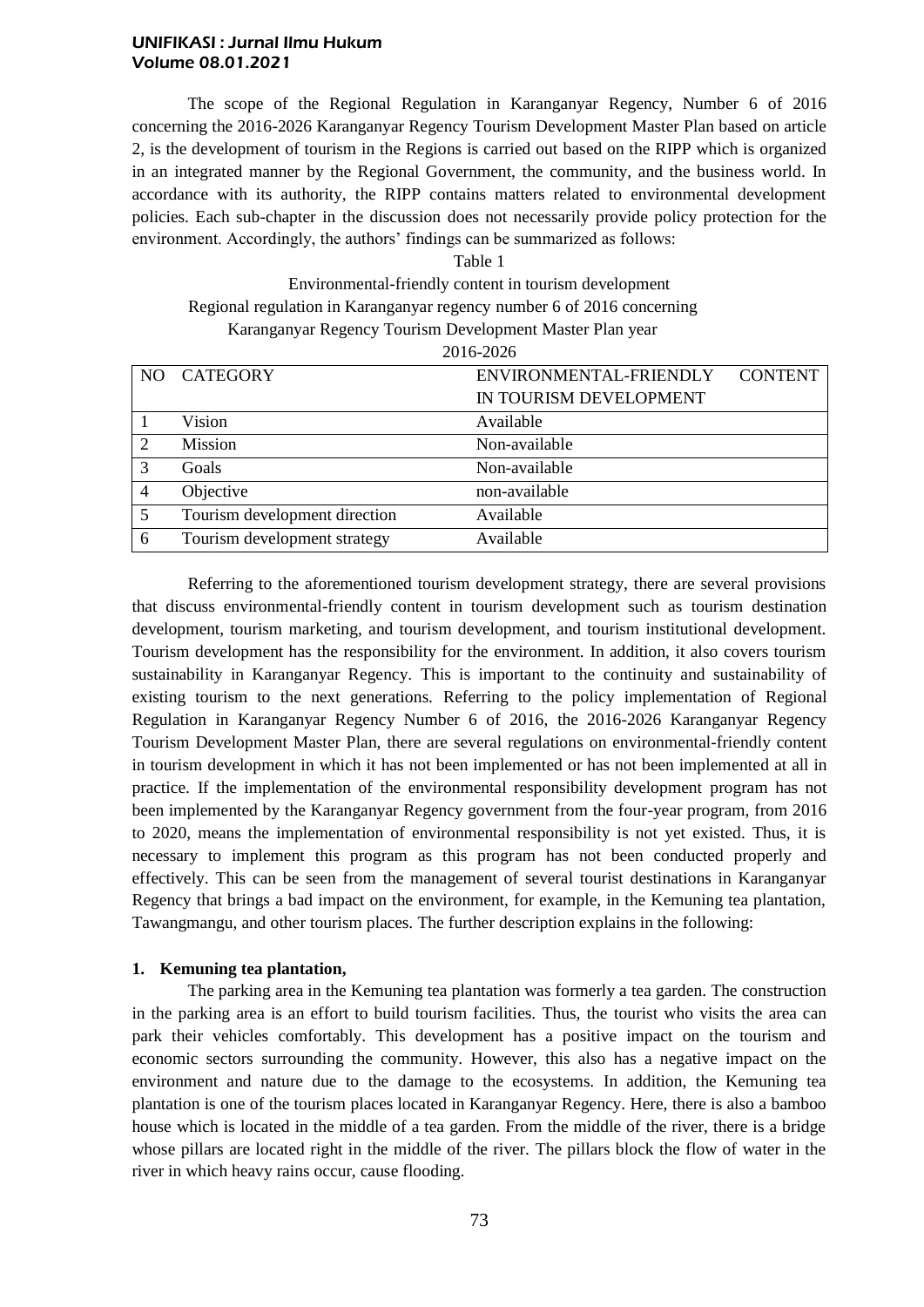# **2. Jumog Waterfall**

The Jumog waterfall parking area was previously located close to the main counter. From the main counter, we have to go down by stairs to get to the main waterfall. However, with the development of tourism, the main counter and parking lot are added to the location close to the main waterfall by opening new land. The opening of the counters helps tourists to easily visit the Jumog waterfall. Even though, the opening of a new land automatically destroys the environment and nature preservation.

# **3. Cetho Temple**

Tourism development is not so conspicuous. Its development does not damage the environment. Cetho Temple is one of the favorite climbing routes to climb at the top of Mount Lawu. Thus, Cetho Temple is not only crowded with tourists but also climbers.



This road is the main road to the tea garden and Cetho temple. This road used to be a paved road but was damaged due to many tourist vehicles such as motorbikes, private cars, and tour buses. In addition, bridges to this place were damaged due to the landslide on the main road.

According to Siswanto, the damage and pollution so far are due to a large amount of garbage in tourism objects, air pollution, and damaged roads. This happens because of the large number of tourists visiting the area. Meanwhile, the waste is only from household waste. This is because in Kemuning tea garden, there is only one restaurant and it also belongs to PT RUMUN SARI KEMUNING. Waste management in tourist objects is managed by the residents while the environmental service only picks up garbage until the Kemuning market area. They do not reach the tourist area. Accordingly, the policy management in the tourism place in Karanganyar Regency has been implemented. This is mentioned in several provisions of regional regulation in Karanganyar Regency Number 6 of 2016, the Master Plan for Tourism Development for 2016-2026.

# **2. The Concept of Sustainable Development-Based Tourism Governance**

The legal reformation policy on natural resources within the political framework of legal development must be linked to the ideals of the Pancasila law. Pancasila is placed within the basic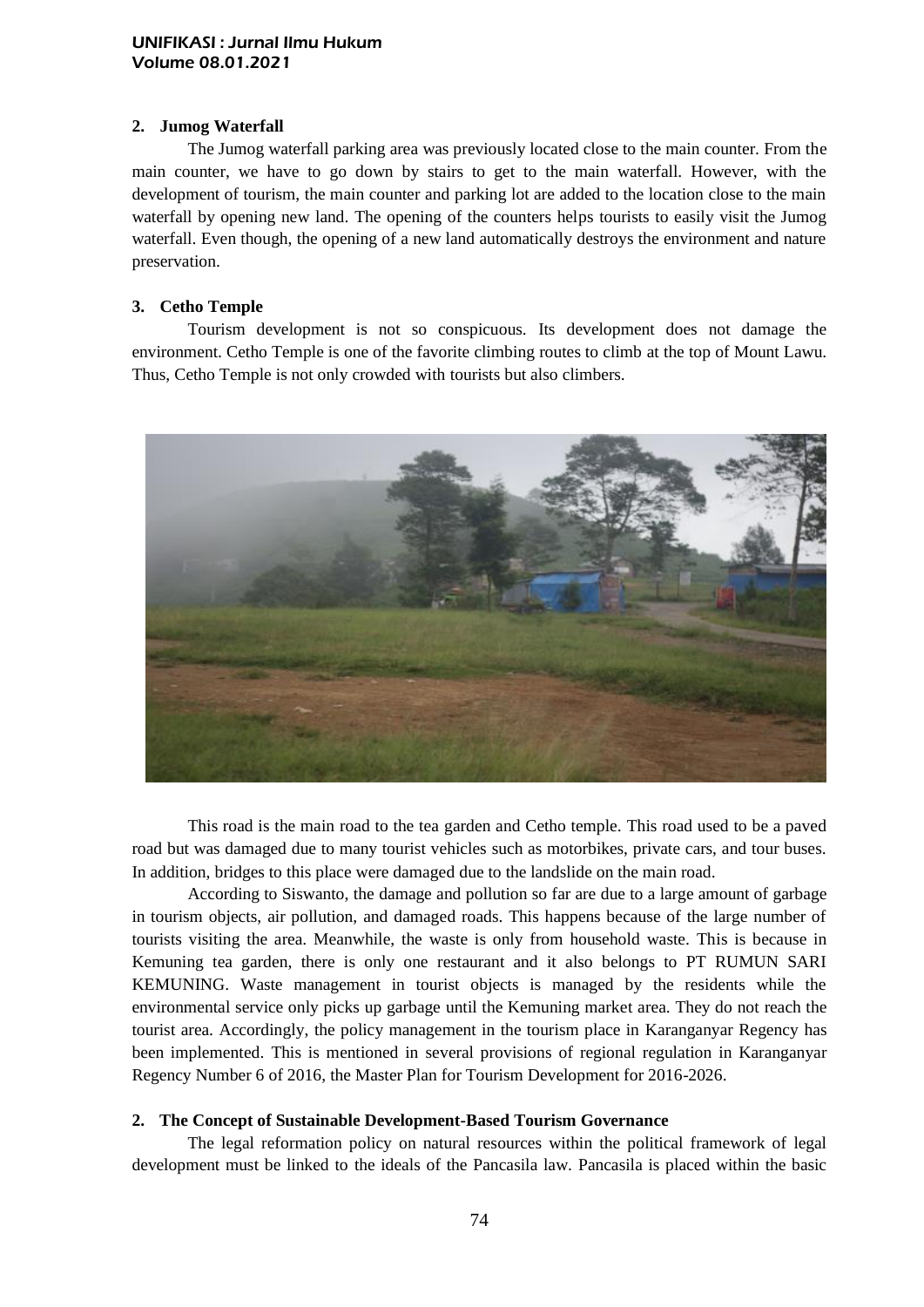framework of legal development. It has links to natural resources including water and natural resources. This is to manifest the greatest prosperity of the people as mandated in Article 33 paragraph (3) and (4) of the 1945<sup>13</sup> Constitution. Its implication must be based on the following basic principles:

# **1. States' responsibility as the holder of the natural resource power**

The characteristics of good governance are democracy, participation, accountability, transparency, openness, focused on the interests of the people, and a legal framework. These characteristics cannot be realized if the administrators do not have the authority and responsibility to take care of their own (local) communities' interests, take initiatives based on local people's aspirations. This is also adjusted based on the conditions, potentials, and characteristics.<sup>14</sup>

In this case, the author has conducted an interview with Giyatmo, the Head of the Development of Destinations for the Ambassador of Culture and Tourism in Karanganyar Regency, the existing policies in the Karanganyar Regency, and the State's responsibility as the holder of natural resource power needs improvement. The Karanganyar Regency government must apply environmental-friendly content for sustainable development which the participation of the government, surrounding communities, or organizations. In the near future, the substance of the tourism development policy cannot be improved. This is because there is the need to conduct literature studies such as examining constraints and other influencing factors.

This is an important matter. According to the absoried policies in sustainable development, efforts must be made for future needs and aspirations. The economic, cultural, social, and sustainable development rights are definite. if the human right to a healthy and good living environment becomes an urgent need, the development right cannot be separated from certain provisions. The development should improve human dignity and the objectives so that people's welfare can be shared in an equitable manner.

In this case, the author has conducted an interview with one of the village heads in Kemuning Karanganyar regarding the impact of tourism development in Kemuning. He stated that the development increases the waste, reduces water volume, and abused by young people. They used the tourism place, the tea garden as a place to commit immoral acts. Thus, the village head in Kemuning has the following plan or policy:

a) Conduct retribution for water management in Kemuning Village

b) Provide garbage bins at each tourism place

c) Conduct Regular patrols

 $\overline{a}$ 

In addition, according to Aji Di Bintoro, the Head of Environmental Planning and Impact, and Siswanto, the environmental dispute settlement for the Environmental Service Office of Karanganyar Regency, they also examine whether the existing policies has an environmentalfriendly content in tourism development or not. This can be done by examining from an environmental perspective, the impact on the environment, see whether its implementation is already environmental-friendly content, and does not harm the environment

# **2. Strengthen peoples' right as the holder of the state sovereignty**

An interesting statement from Lawrence Meil Friedman that, "Without legal culture, the legal system is iner a dead fish lying in a basket, not a living fish swimming in its sea." This means that the law in this country is undoubtedly helpless like a dead fish if this is not supported by the legal culture of the nation. This is emphasized by its definition. Law is for humans which

<sup>&</sup>lt;sup>13</sup> Absori, 2013, Politik Hukum Menuju Hukum Progresif, Suarakarta: Muhammadiyah University Pers, Pg. 170

<sup>14</sup> Absori dan Fatkhul Muin, Penyusunan Peraturan Daerah Dalam Kerangka Otonomi Daerah, Suatu Tinjauan Terhadap Pembentukan Perda yang Aspiratif, Prosiding Konferensi Nasional ke-4 Asosiasi Program Pascasarjana Perguruan Tinggi Muhammadiyah (APPPTM), Pg.267.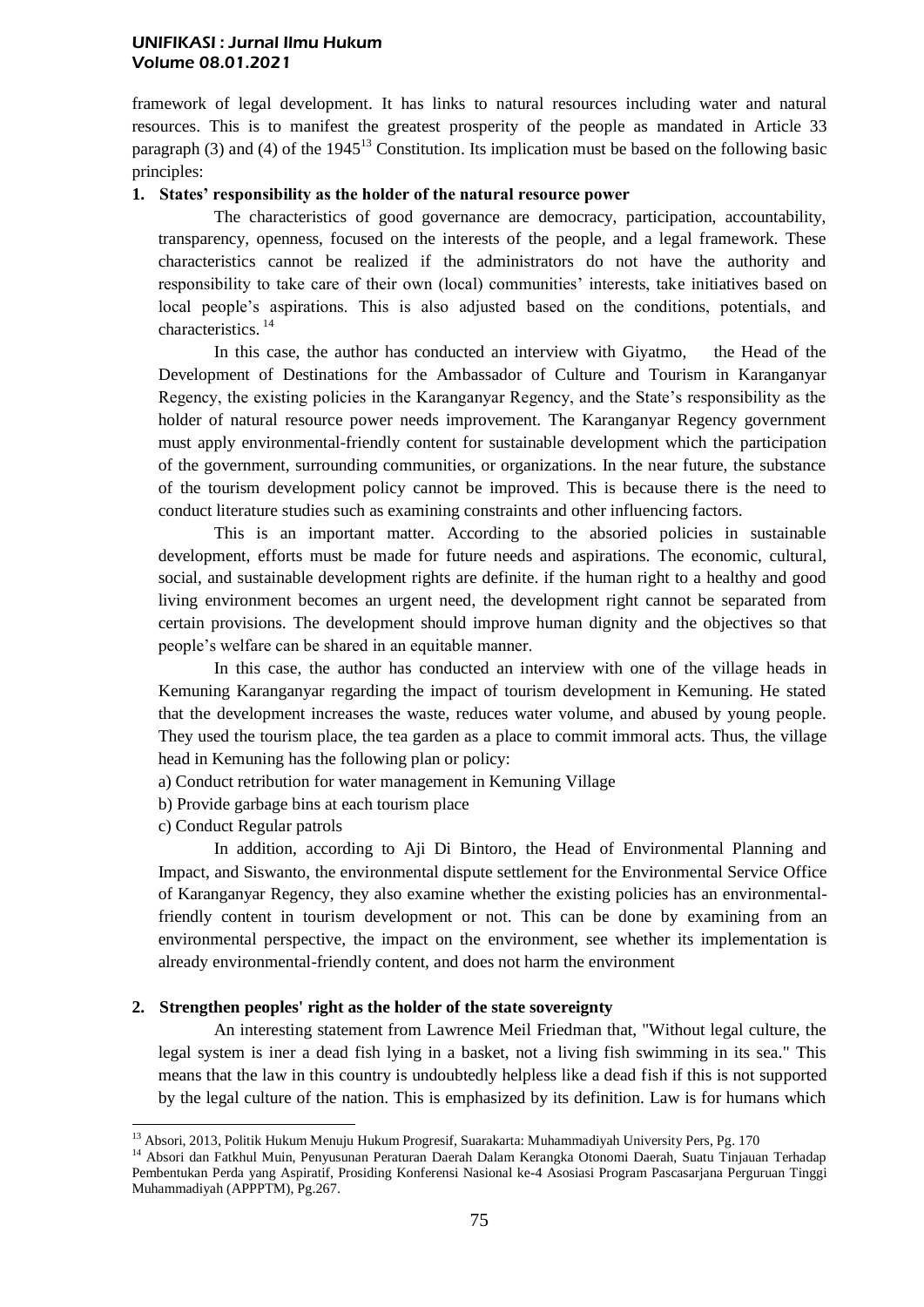means that a legal rule cannot be separated from humans. It is found that the rule of law cannot be separated from the legal culture. This is because the state and the law are no merely a set of institutions that has no social meaning. They are a construction of cultural products. The connection of law even revolves around (antro posentris), from, by, and for humans. Abstractly, the embryonic legal construction is derived from reasoning and human experience whose ultimate goal is to present justice.  $15$  Thus, it is necessary to have a policy that regulates the development and the preservation of the tourism area. The issuance of this policy stated in the regional regulation of Karanganyar Regency Number 6 of 2016 concerning the master plan tourism development in Karanganyar year 2016-2026.

Ton Dietz states that the efforts by the community were purely environmental at first. They fight for environmental problems for the sake of the environment. At any risk, the environment must still be protected. In addition, there is the need to continue the economic growth and improve the accumulation of capitalism. Thus, the supply of industrial raw materials can be guaranteed and the economy continues to grow. Furthermore, there is a desire to carry out environmental advocacy to enforce and reform environmental laws. The advocacy was initiated by environmental activists who strongly side with the interests of the people and the environment. They aim to improve the community's welfare. <sup>16</sup>

Referring to the theory above, it was found that the role of the community in managing and protecting the environment is very important. This is because the community has a very strategic role in guarding tourism development to avoid the detrimental impact on the preservation of the environment and the improvement of the community's welfare. These efforts are helpful when a detrimental action detected. The community can directly take an action through advocacy. They can sue the stakeholders, the government, or the tourism entrepreneurs.

## **CONCLUSION**

Based on the results of research and discussion, it can be concluded that first, the development policies and tourism governance in Karanganyar Regency are regulated in the Regional Regulation Number 6 of 2016 concerning the Master Plan for Tourism Development in Karanganyar Regency 2016-2026. This regional regulation covers environmental-friendly tourism development. However, in practice, its implementation has not been done by the Karanganyar Regency government. From the four-year program running from 2016 to 2020 there has been no implementation of environmental responsibility in the tourism development in Karanganyar Regency. Second, the concept of sustainable development-based tourism policy and governance is based on the following basic principles, (1) States' responsibility as the holder of natural resource power. (2) Strengthening peoples' rights as the holders of state sovereignty.

#### **SUGGESTION**

 $\overline{a}$ 

It is suggested that the Karanganyar Regency government could appropriately implement Regional Regulation Number 6 of 2016 concerning the master plan for Karanganyar Regency Tourism Development in 2016-2026. Meanwhile, for the community of Karanganyar Regency, it is suggested that they should have active participation in the management of tourist places in Karanganyar Regency. Thus, the tourism place does not have an adverse impact on the environment, economy, or community welfare. Lastly, for tourist visitors, they should maintain good behavior, avoid committing immoral at tourist sites, avoid littering the area, and take a part in preserving the

<sup>&</sup>lt;sup>15</sup> Absori, Achamdi, 2017, Transplantasi Nilai Moral dalam Budaya untuk Menuju Hukum Berkeadilan (Perspektif Hukum Siatematik ke Non-Sistematik Charles Sampford), Proceedings of the 6th National Conference of the Association of the school of postgraduate studies in Muhammadiyah Aisyiyah (APPTMA) Pg. 112.

<sup>16</sup> Ton Dietz dalam Absori, 2005, Penegakan Hukum Lingkungan Pada Era Reformasi, Jurnal Ilmu Hukum Vol. 8. No.2, September 2005, Pg. 222-223